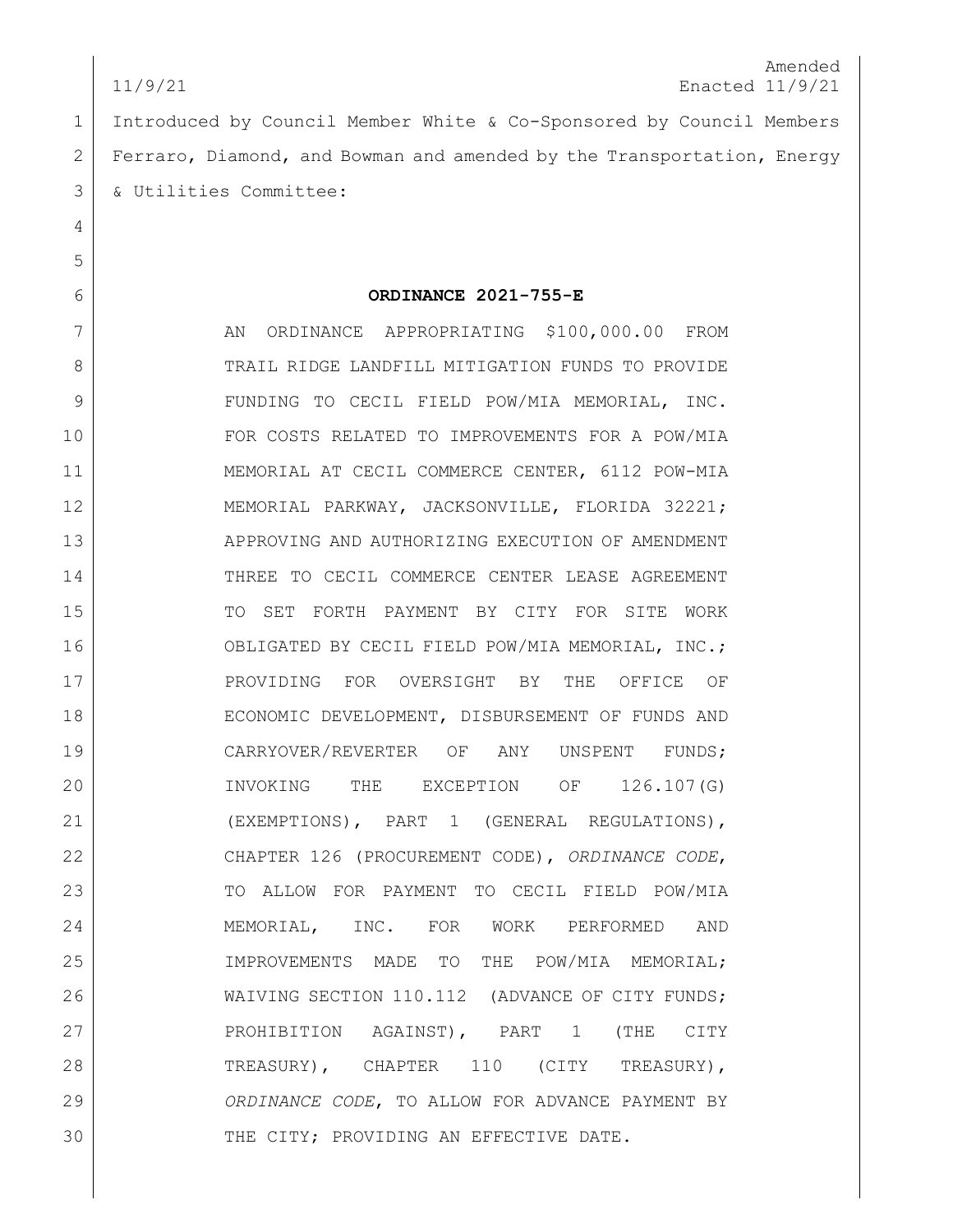**BE IT ORDAINED** by the Council of the City of Jacksonville: **Section 1. Appropriation.** For the 2021-2022 fiscal year, 4 within the City's budget, there are hereby appropriated the indicated  $5 \mid$  sum(s) from the account(s) listed in subsection (a) to the account(s) listed in subsection (b): (The account information is attached hereto as **Exhibit 1**, and incorporated herein by this reference) 9 (a) Appropriated from: See attached **Exhibit 1** \$100,000.00 (b) Appropriated to: See attached **Exhibit 1** \$100,000.00 (c) **Explanation of Appropriation –** The funding above is appropriating \$100,000 from Trail Ridge Landfill Mitigation 15 15 funds for improvements to Cecil Commerce Center, particularly at property leased by Cecil Field POW/MIA 17 | Memorial, Inc. at 6112 POW-MIA Memorial Parkway, 18 Jacksonville, Florida 32221, for improvements related to a 19 POW/MIA Memorial.

 **Section 2**. **Purpose.** The purpose of this appropriation is to provide funding from the Trail Ridge Landfill Mitigation Fund for improvements for a POW/MIA Memorial for property located at 6112 23 POW-MIA Memorial Parkway, Jacksonville, Florida 32221 and leased by the City of Jacksonville to Cecil Field POW/MIA Memorial, Inc. A 25 | copy of the quotation for installation and services is as identified in **Revised Exhibit 2**, labeled as "Revised Exhibit 2, Rev 3rd Amd to Agmt, November 1, 2021 - TEU", attached hereto.

 **Section 3. Approval and Authorization of Amendment Three to Cecil Commerce Center Lease Agreement.** There is hereby approved, and the Mayor, or his designee, and the Corporation Secretary are hereby 31 authorized, to execute and deliver, for and on behalf of the City,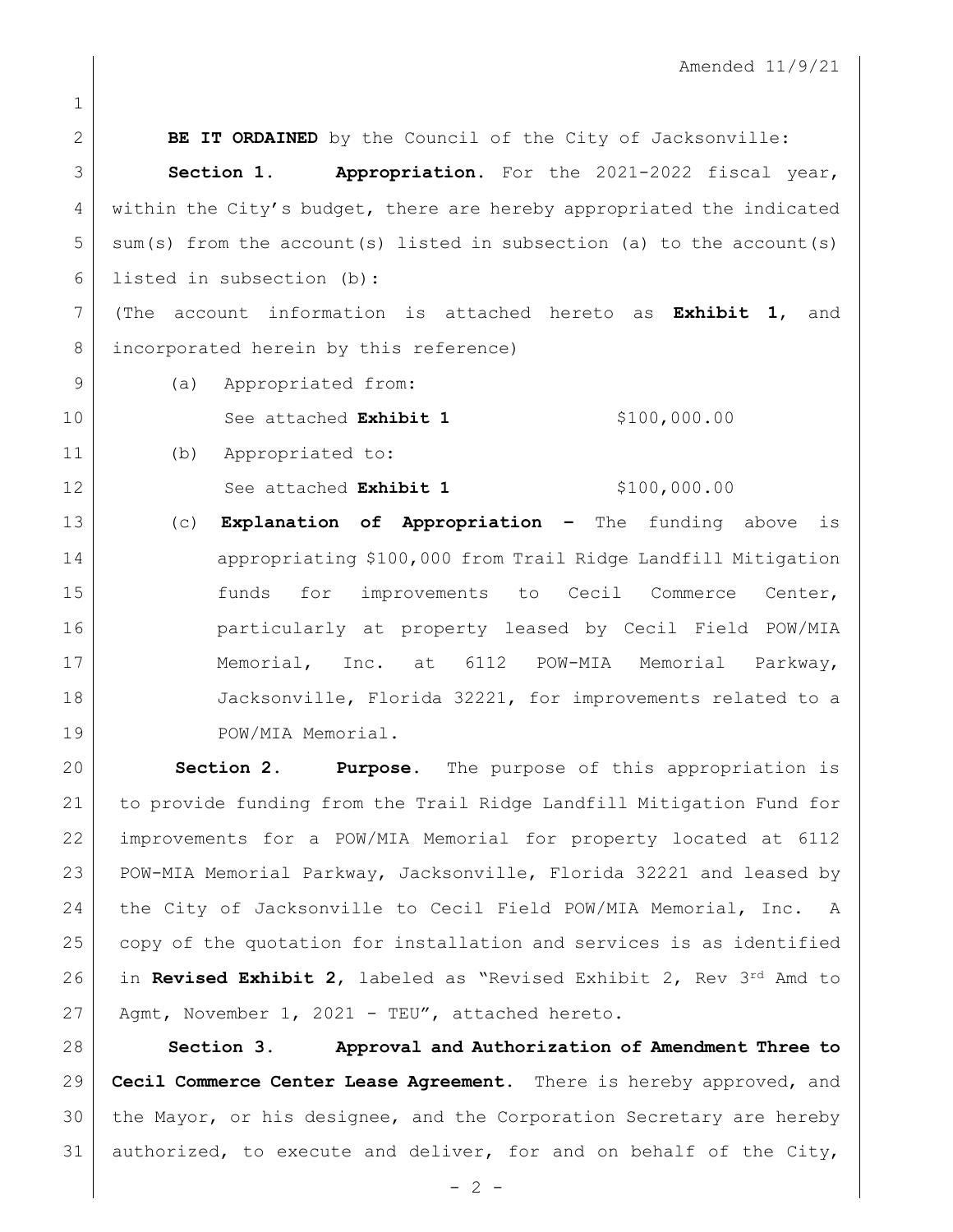1 | that certain Amendment Three to Cecil Commerce Center Lease Agreement 2 (the "Agreement"), substantially in the form as attached hereto as **Revised Exhibit 2**, labeled as "Revised Exhibit 2, Rev 3rd Amd to Agmt, November 1, 2021 - TEU"**,** and incorporated by reference herein.

 **Section 4. Oversight/Carryover/Reverter.** The Mayor is requested to appoint the Office of Economic Development to oversee 7 the installation of the improvements by Cecil Field POW/MIA Memorial, Inc. The Office of Economic Development may allocate funding for any of the line items listed in **Revised Exhibit 2**, labeled as "Revised 10 Exhibit 2, Rev 3rd Amd to Agmt, November 1, 2021 - TEU" in an amount more or less than the projected costs shown in **Revised Exhibit 2**, 12 | labeled as "Revised Exhibit 2, Rev 3<sup>rd</sup> Amd to Agmt, November 1, 2021 - TEU" so long as the total costs of the project do not exceed the appropriated amount of \$100,000.00. Any funds not utilized for the purposes set forth in this ordinance shall be returned to the fund 16 of origin after September 30, 2022.

 **Section 5. Invoking the exception to Sec. 126.107(g),**  *Ordinance Code***.** The City is hereby authorized to pay Cecil Field MIA/POW Memorial, Inc. for installation and improvements related to the Cecil Field POW/MIA Memorial, as described in **Revised Exhibit 2**, labeled as "Revised Exhibit 2, Rev 3rd Amd to Agmt, November 1, 2021 - TEU"**.** Pursuant to Section 126.107(g) (Exemptions), Part 1 (General Regulations), Chapter 126 (Procurement Code), *Ordinance Code*, such procurement is exempted from competitive solicitation because the supplies or services are to be provided by those specifically prescribed within authorizing legislation that appropriates the same. With the exception of the foregoing, all other provisions of Chapter 126, *Ordinance Code*, shall remain in full force and effect.

 **Section 6. Waiving Section 110.112,** *Ordinance Code***.** Section 110.112 (Advance of City funds; prohibition against), Part 1 (The City Treasury), Chapter 110 (City Treasury), *Ordinance Code*, is hereby

- 3 -